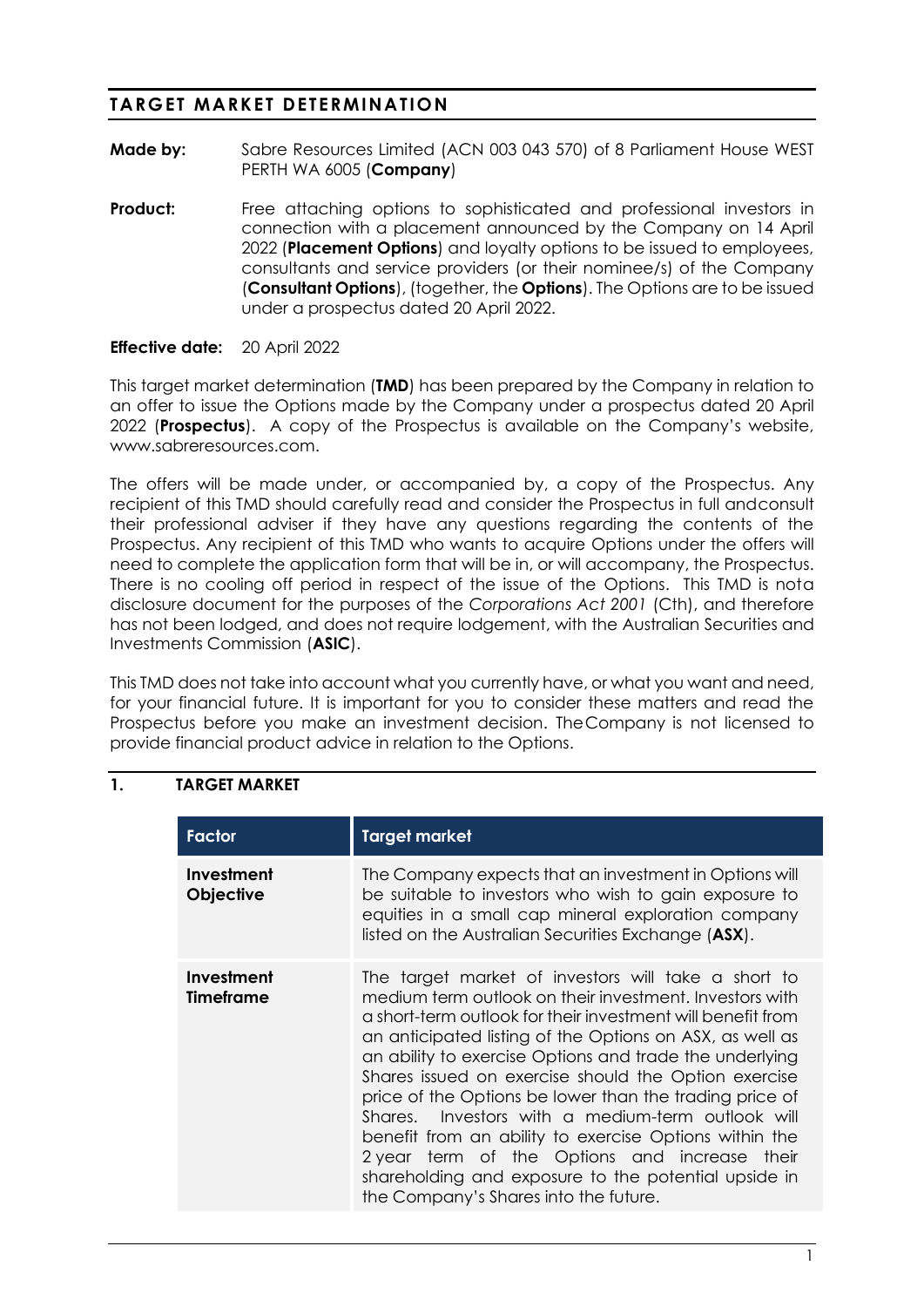|                          | Given the need to pay the exercise price in order to<br>acquire shares, investors in the target market are in a<br>financial position that is sufficient for them to invest their<br>funds on exercise the Options over a 2 year timehorizon,<br>during which their ability to liquidate their Options in the<br>Company may be limited by a lack of liquidity in the<br>Options and by the trading price of shares.                                                                                                                                                                                  |
|--------------------------|-------------------------------------------------------------------------------------------------------------------------------------------------------------------------------------------------------------------------------------------------------------------------------------------------------------------------------------------------------------------------------------------------------------------------------------------------------------------------------------------------------------------------------------------------------------------------------------------------------|
| <b>InvestmentMetrics</b> | While the Company does not have an established<br>eligibility framework for investors based onmetrics such<br>as age, expected return or volatility, it is expected that<br>the target market of investors will be able to withstand<br>potential fluctuations in the value of their investment.<br>The Options offer no guaranteed income or capital<br>protection.                                                                                                                                                                                                                                  |
| <b>Risk</b>              | The Company considers that an investment in the<br>Options is highly speculative, such that an investment in<br>the Company is not appropriate for an investor who<br>would not be able to bear a loss of some or all of the<br>investment. Investors should also have a sufficient level<br>of financial literacy and resources (either alone or in<br>conjunction with an appropriate adviser) to understand<br>and appreciate the risks of investing in Options as an<br>asset class generally and the more specific risks of<br>investing in an Australian listed mineral exploration<br>company. |

# **2. DISTRIBUTION CONDITIONS**

The offers of Options under the Prospectus comprise:

- (a) an offer available to sophisticated and professional investors who participated in the placement announced by the Company on 14 April 2022 (**Placement**) on the basis of one free attaching Placement Option for each share subscribed for under the Placement (**Placement Offer**); and
- (b) an offer to employees, consultants and service providers (or their nominee/s) of the Company, as identified by the Company (**Consultant Offer**).

The Company will include on its web landing page for the offers of Options a copy of this TMD and require that eligible recipients confirm that they meet the eligibility criteria of the expected target market outlined inthis TMD before they apply for Options.

The Company considers that these distribution conditions will ensure that persons who invest in Options fall within the target market in circumstances where personal advice is not being provided to those persons by the Company.

### **3. REVIEW TRIGGERS**

The Options are being offered for a limited offer period set out in the Prospectus, after the conclusion of which the Options will no longer be available for investment by way of issue. It follows that the TMD will only apply in the period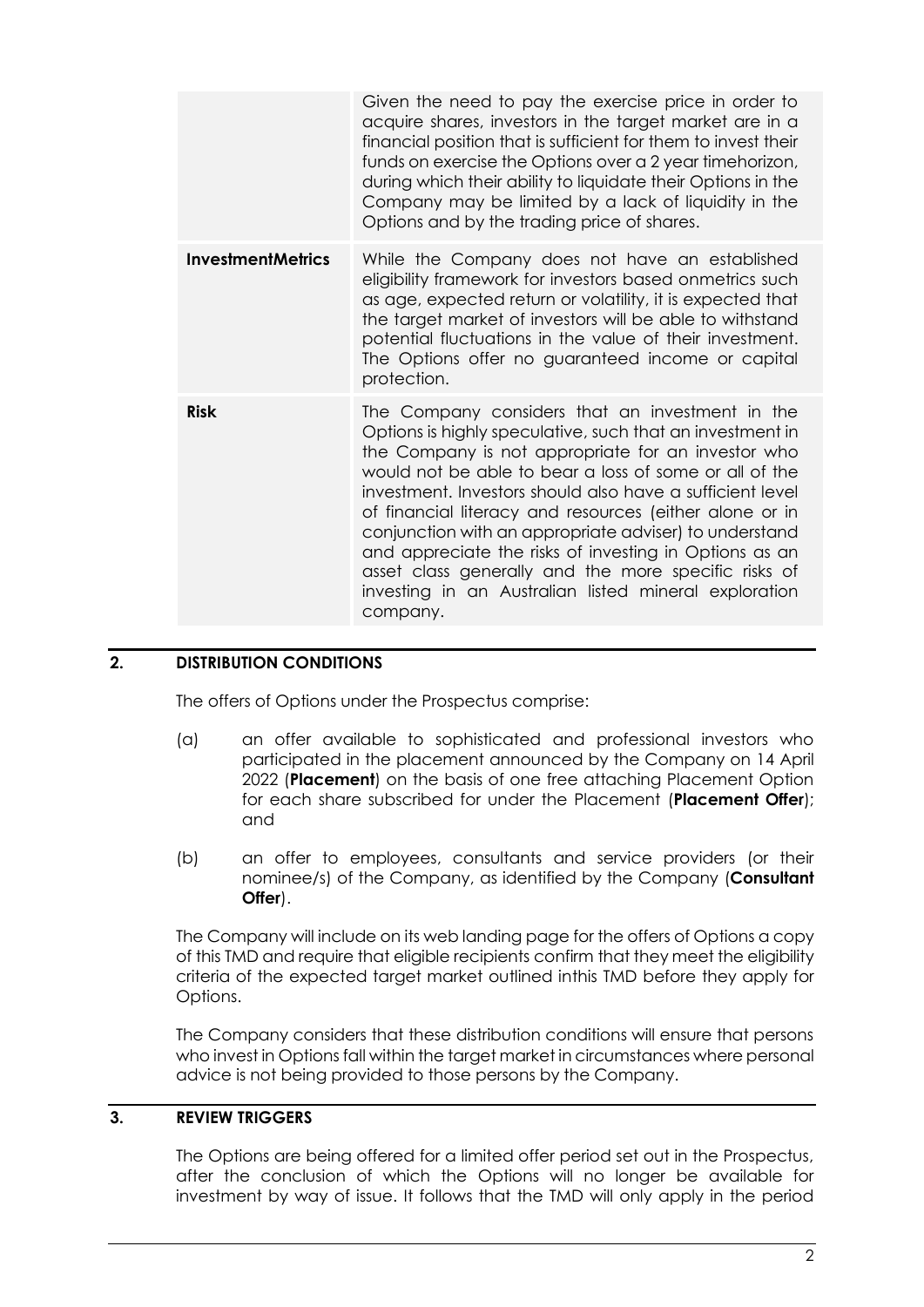between the commencement of the offers of the Options and the issue of the Options shortly after the close of the offers (**Offer Period**).

To allow the Company to determine whether circumstances exist that indicate this TMD is no longer appropriate to the Options and should be reviewed, the following review triggers apply for the Offer Period:

- (a) a new offer of Options that requires preparation of a disclosure document is made after completion of the Offer Period;
- (b) any event or circumstance that would materially change a factor taken into account in making this TMD;
- (c) the existence of a significant dealing of the Options that is not consistent with this TMD. The Company does not consider that an on-sale of the Options on market is a significant dealing;
- (d) ASIC raises concerns with the Company regarding the adequacy of the design or distribution of the Options or this TMD; and
- (e) material changes to the regulatory environment that applies to an investment in the Options.

### **4. REVIEW PERIOD**

If a review trigger occurs during the Offer Period, the Company will undertake a review of the TMD in light of the review trigger.

The Company will otherwise complete a review of the TMD immediately prior to the issue of Options under the offers.

### **5. INFORMATION REPORTING**

The reporting requirements of all distributors is set out in the table below.

| <b>Reporting requirement</b>                                                    | Period for reporting to the<br>the<br>by<br>Company<br>distributor                                                                                                                                                                                                                                                                                                                                                                 | <b>Information</b><br>be<br>$\mathsf{to}$<br>provided                                                                                                                                                        |
|---------------------------------------------------------------------------------|------------------------------------------------------------------------------------------------------------------------------------------------------------------------------------------------------------------------------------------------------------------------------------------------------------------------------------------------------------------------------------------------------------------------------------|--------------------------------------------------------------------------------------------------------------------------------------------------------------------------------------------------------------|
| Whether the distributor<br>received<br>complaints<br>about the Options.         | For such time as the<br>Offer Period remains<br>within<br>open, and the set of the set of the set of the set of the set of the set of the set of the set of the set of the set of the set of the set of the set of the set of the set of the set of the set of the set of the set of the<br>10 business days<br>after the end of each<br>quarter.<br>Within 10 business<br>$\bullet$<br>days after the end of<br>the Offer Period. | number<br><b>The</b><br>0f<br>$\bullet$<br>complaints received.<br>$\bullet$<br>A summary of the<br>nature<br>of of<br>each<br>complaint or a copy<br>of each complaint.                                     |
| A significant dealing of<br>the Options that is not<br>consistent with this TMD | As soon as reasonably<br>practicable after<br>the<br>significant<br>dealing<br>occurs, but in any event<br>no later than 10 business<br>days after the significant<br>dealing occurs.                                                                                                                                                                                                                                              | <b>of</b><br><b>Details</b><br>the<br>$\bullet$<br>significant dealing.<br>Reasons why<br>the<br>distributor<br>considers<br>that the significant<br>is<br>dealing<br>not<br>consistent with<br>this<br>TMD. |